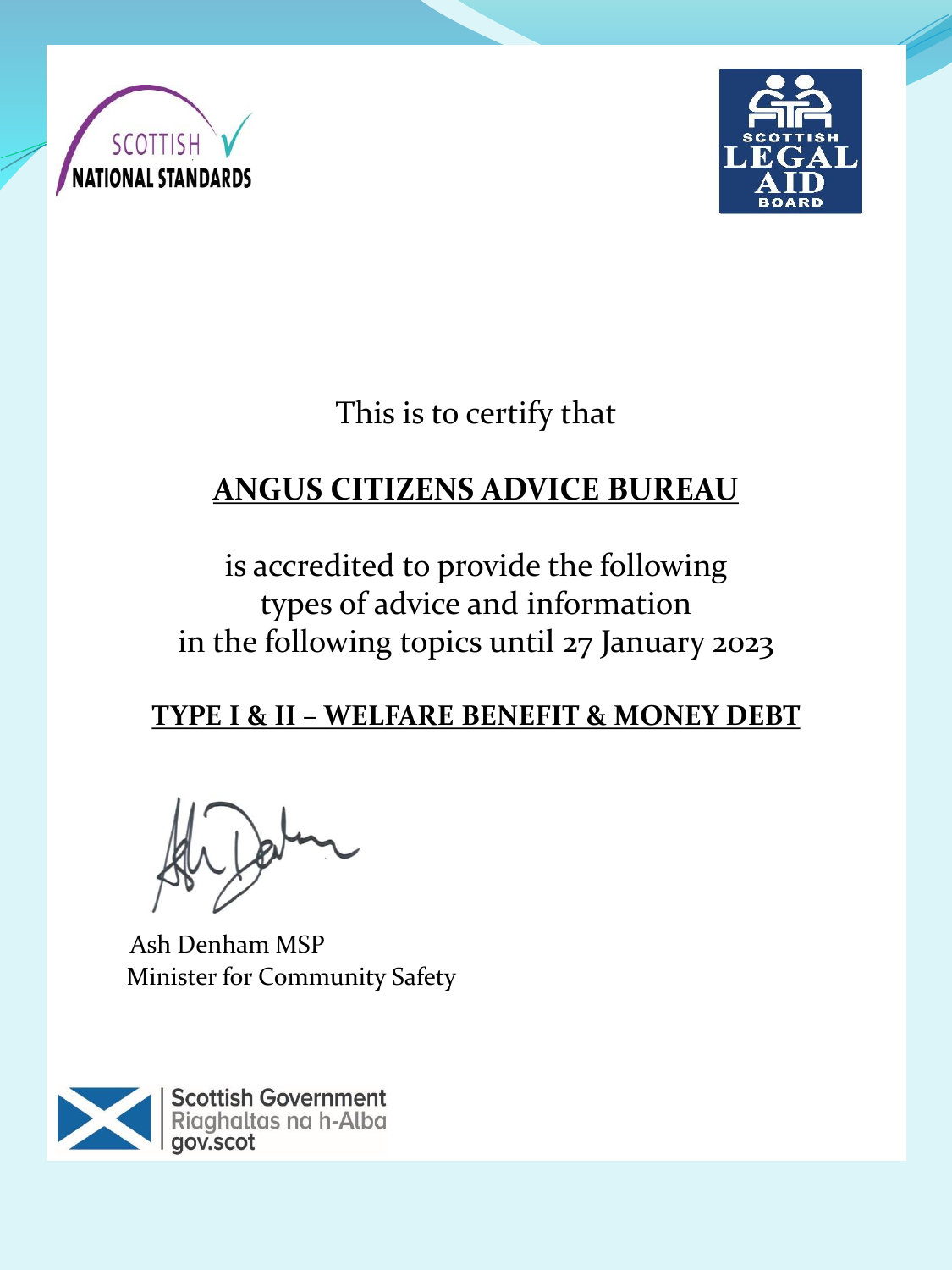#### **ANGUS CITIZENS ADVICE BUREAU**

#### **COMPETENCY ACHIEVED**

### **3 Money and Welfare Benefits Related to Advice Competences – Foundation Knowledge**

- 3.1 Administrative Structure of the Benefits and Tax Credits Systems – Type II
- 3.2 National Insurance Scheme Type II
- 3.3 Claims & Backdating Type II
- 3.4 Decision-Making, Disputes and Appeals Type II
- 3.5 Benefit & Tax Credit Overpayments Type II
- 3.6 Assessment, Initial Decision-Making & Holding Activity in Debt Cases – Type II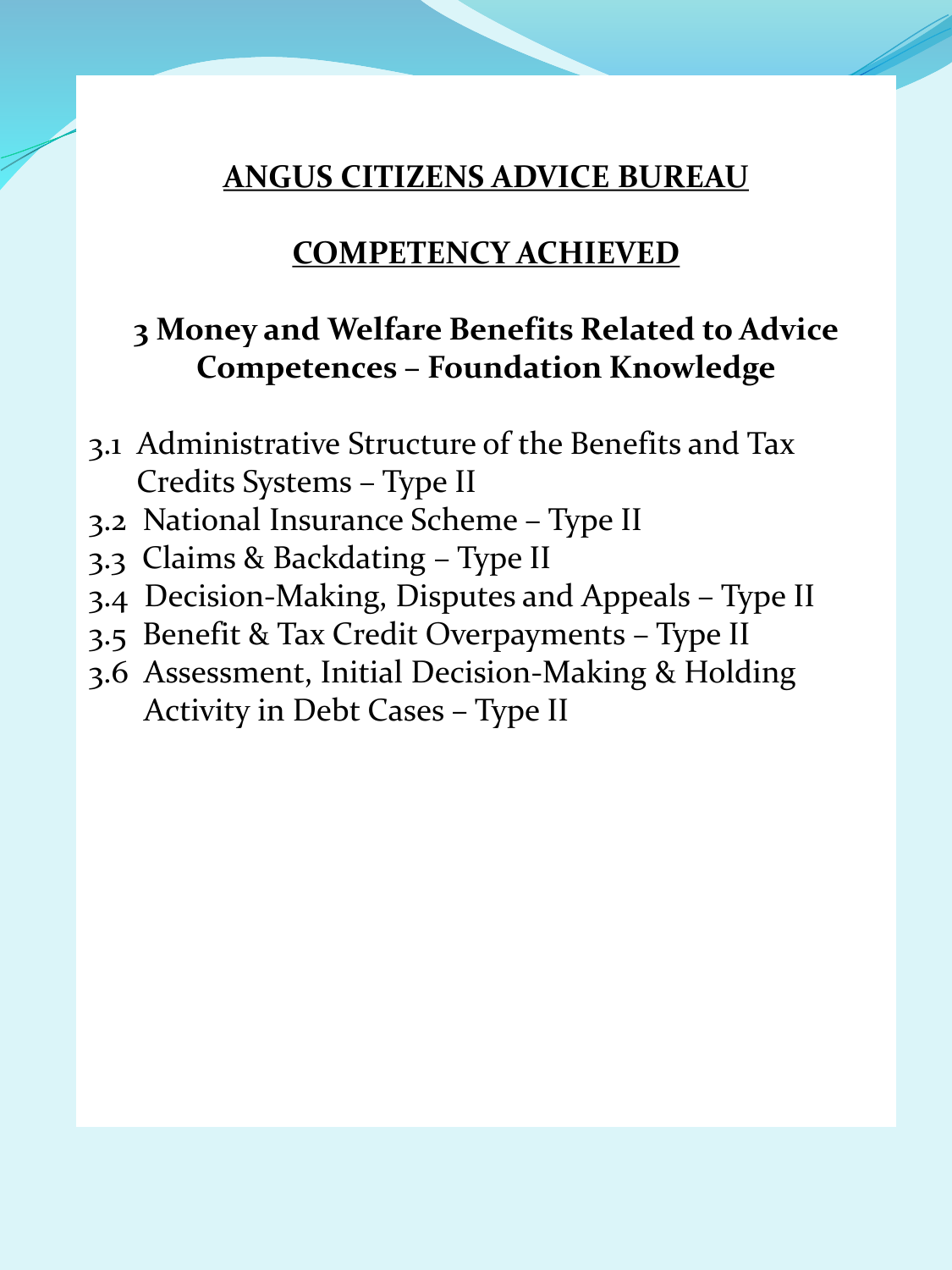#### **ANGUS CITIZENS ADVICE BUREAU**

# **COMPETENCY ACHIEVED**

# **4 Money and Welfare Benefits Related Advice Competences – Specialist Areas**

- 4.1 Means-Tested Benefits Type II
- 4.2 Universal Credit Type II
- 4.3 Tax Credits Type II
- 4.4 The Social Fund & the Scottish Welfare Fund. Type II
- 4.5 The Impact of Work on Benefits Type II
- 4.6 Child Element of Universal Credit, Child Benefit, Kinship Care Allowance & Guardian's Allowance – Type II
- 4.7 State Retirement Pension Type II
- 4.8 Personal Independence Payment, Disability Living Allowance & Attendance Allowance – Type II
- 4.9 Benefits for People who have Limited Capability for Work – Type II
- 4.10 Benefits for Industrial Injury and Disease Type II
- 4.11 Benefits for Veterans Type I
- 4.12 Carers Allowance Type II
- 4.13 Jobseeker's Allowance– Type II
- 4.14 Benefits for Maternity, Paternity and Adoption Type II
- 4.15 Bereavement Benefits Type II
- 4.16 Benefits for People in Public Care Type II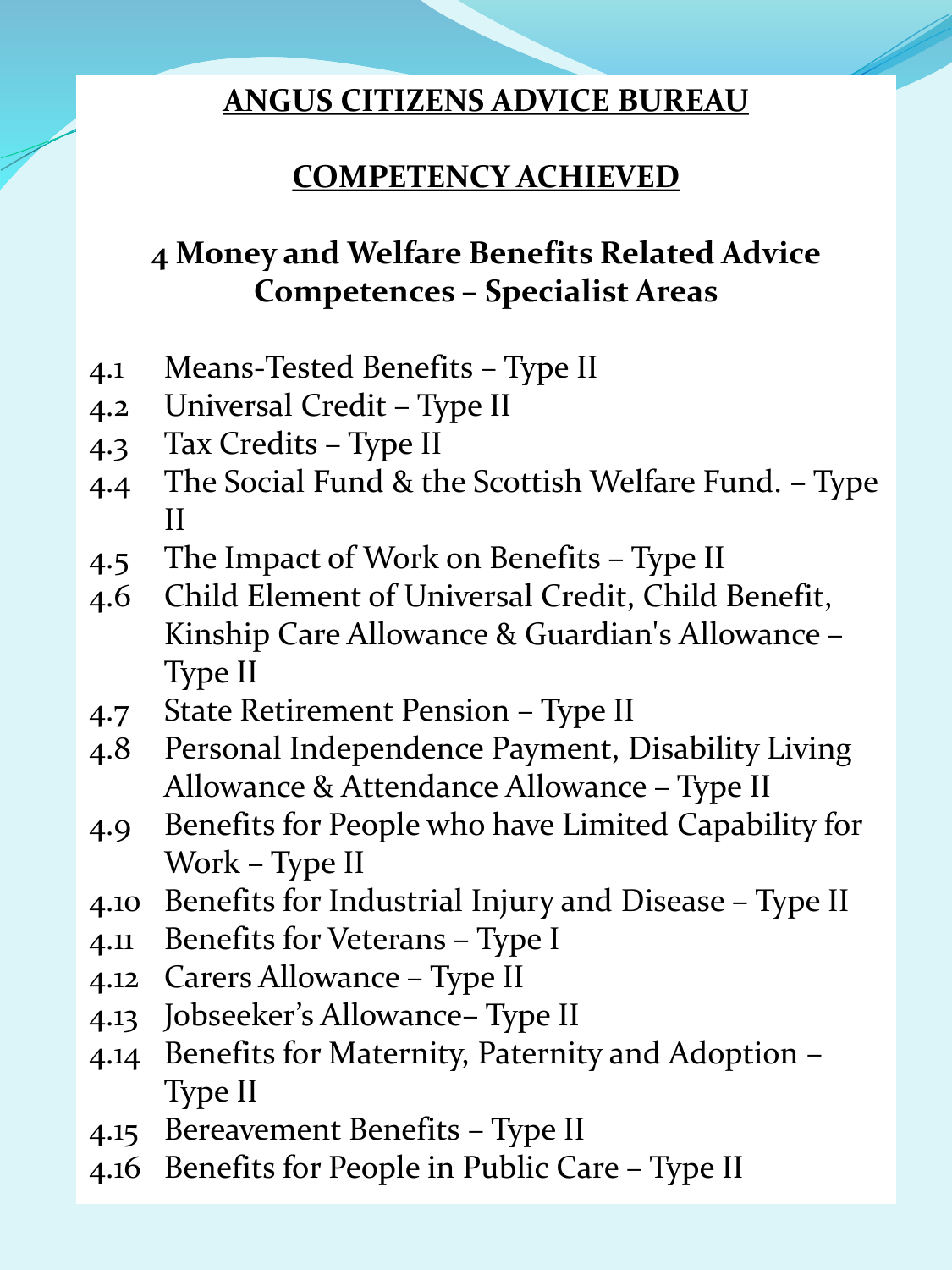#### **NAME OF ORGANISATION**

### **COMPETENCY ACHIEVED**

# **4 Money and Welfare Benefits Related Advice Competences – Specialist Areas Cont.**

- 4.17 Benefits for Students Type II
- 4.18 Benefits for People from Abroad and/or who are Subject to Immigration Control – Type II
- 4.19 Ancillary Benefits Type II
- 4.20 Financial Statements Type II
- 4.21 Liability for Debts, Extortionate Credit, Unfair Contract Terms, Unenforceable Debts, Creditor Malpractice, Codes of Practice, etc – Type II
- 4.22 Identifying & Agreeing Options in Debt Cases – Type II
- 4.23 Negotiating & Making Offers to Creditors– Type II
- 4.24 Diligence, Diligence Stoppers and Court Proceedings – Type II
- 4.25 Bankruptcy & Trust Deeds– Type II
- 4.26 The Debt Arrangement Scheme– Type II
- 4.27 Recalls & Appeals against Court Decrees and Orders – Type II
- 4.28 Utility Debts Type I
- 4.29 Local and national Tax Debts Type II
- 4.30 Rent Arrears Type II